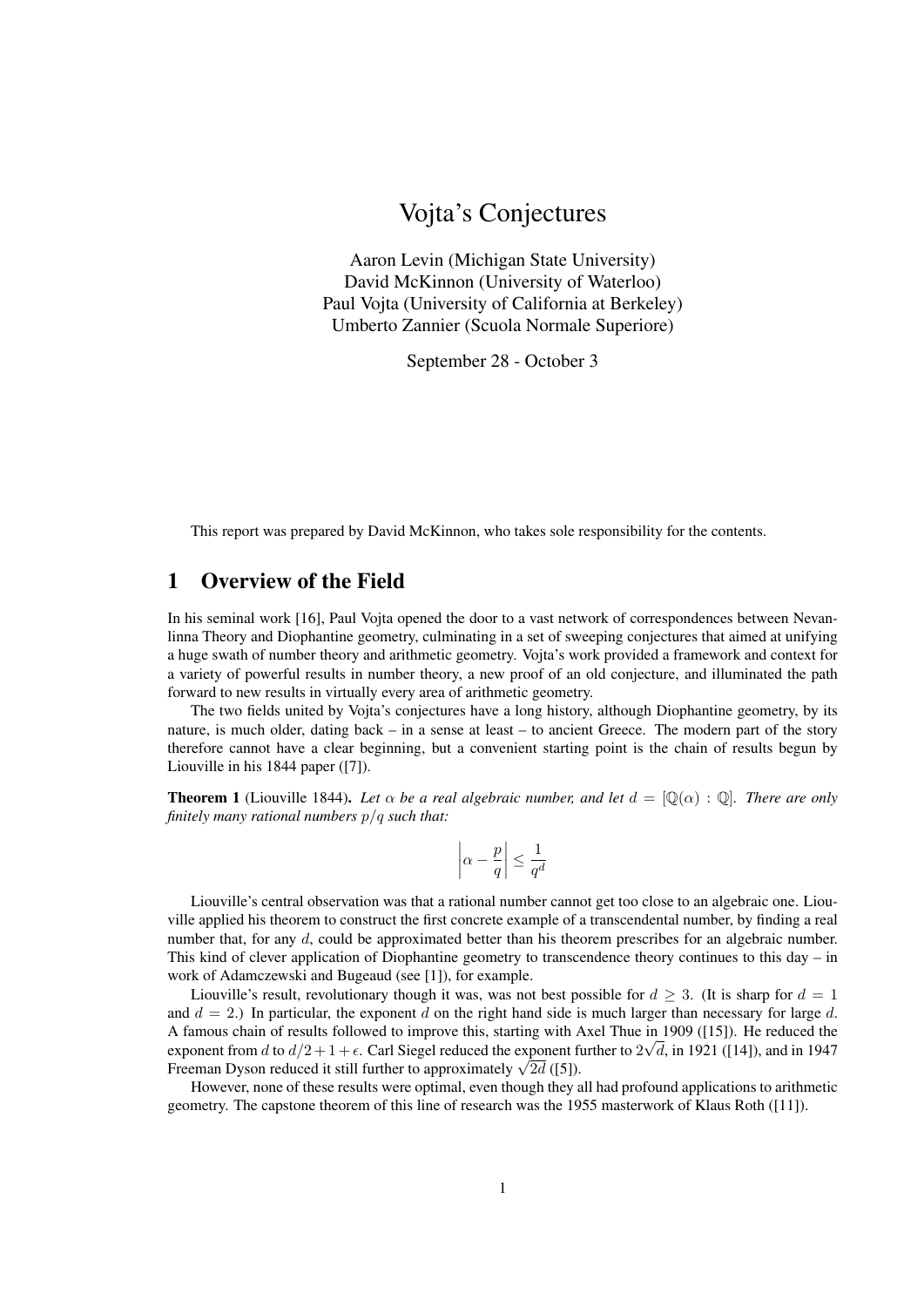Theorem 2 (Roth 1955). *Let* α *be a real algebraic number. There are only finitely many rational numbers* p/q *such that:*

$$
\left|\alpha - \frac{p}{q}\right| \le \frac{1}{q^{2+\epsilon}}
$$

The value of  $2 + \epsilon$  for the exponent is known to be the best possible because of the continued fraction expansion of  $\alpha$ , which gives an infinite number of rational approximations of  $\alpha$  with exponent 2. So Roth's Theorem, it would seem, is the end of the story.

Except, of course, that whenever a mathematical problem is solved, several more problems arise. For example, the left side of the inequality in Roth's Theorem is phrased in terms of the usual archimedean distance. What happens if one uses a *p*-adic distance instead? (The exponent of  $2 + \epsilon$  is unchanged – see [10].) Or a finite product of distances instead of just one? (Same exponent again, essentially – see [10] again.)

A much deeper generalization of Roth's Theorem was found in 1970 by Wolfgang Schmidt (see [12]). Roth's Theorem is essentially a one-dimensional statement, about approximations on the line. Schmidt's theorem vastly extended the scope, to approximations in arbitrary finite dimensions. It was generalized in [13] to the following.

**Theorem 3** (Subspace Theorem). Let k be a number field with ring of integers  $\mathcal{O}_k$ , and let  $n \geq 1$  be a positive *integer. Let* S *be a finite set of places of* k*. For each*  $v \in S$  *and each*  $i \in \{0, \ldots, n\}$ *, let*  $L_{v,i}$  *be a linear form in*  $n + 1$  *variables with algebraic coefficients, and assume that for each* v, the forms  $L_{v,0}, \ldots, L_{v,n}$  are *linearly independent.*

*Choose*  $\epsilon > 0$ , and let Q be the set of all  $s \in \mathcal{O}_k^{n+1}$  satisfying

$$
\prod_{v \in S} \prod_{i=0}^n |L_{v,i}(s)|_v < \left(\max_{v \mid \infty, i} |s_i|_v\right)^{-\epsilon}
$$

*where*  $|\cdot|_v$  *denotes the absolute value associated to v and*  $s_i$  *denotes the ith coordinate of s.* Then  $Q$  is contained in a finite union of hyperplanes of  $k^{n+1}$ .

This was the state of the art in Diophantine geometry when Paul Vojta formulated his conjectures. The other half of the story is in Nevanlinna theory, which was the source of the key inspiration.

Nevanlinna theory was inspired by a result of Hadamard in 1896, probably, although he did not publish a proof of it. Hadamard noted that the logarithm of the maximum modulus of an entire function inside the circle  $|z| = r$  grows at least as fast as the number of zeroes of f inside the circle, as a function of r. The key breakthrough was made by Nevanlinna, however, when he replaced the notion of maximum modulus with a counting function, enabling him to deal with general meromorphic functions instead of entire functions. (See [9] for details.) To state Nevanlinna's results, we need some additional terminology and notation.

- For any real valued function A, define  $A^+(x) = \max\{A(x), 0\}.$
- Let :  $\mathbb{C} \to \mathbb{C}$  be a meromorphic function.
- For any  $a \in \mathbb{C}$ , define the proximity function of f at a to be  $m(a, r) = \int_0^{2\pi} \log^+ \left| \right|$  $\frac{1}{f(re^{i\theta})-a}$  $rac{d\theta}{2\pi}$ .
- Define the proximity function of f at infinity to be  $m(\infty, r) = \int_0^{2\pi} \log^+ |f(re^{i\theta})| \frac{d\theta}{2\pi}$ .
- For any complex number a and positive real number r, define  $n(a, r)$  to be the number of zeroes of  $f - a$  inside the circle  $|z| = r$ .
- Define  $n(\infty, r)$  to be the number of poles of f inside  $|z| = r$ .
- For any complex number a, define the counting function of f at a to be the integral  $N(a, r)$  =  $\int_0^r n(a,s) \frac{ds}{s}$ .
- Similarly, define the counting function at infinity to be  $N(\infty, r) = \int_0^r n(\infty, s) \frac{ds}{s}$ .
- Define the characteristic function of f to be  $T(r) = \int_0^{2\pi} \log^+ |f(re^{i\theta})| \frac{d\theta}{2\pi} + N(\infty, r)$ .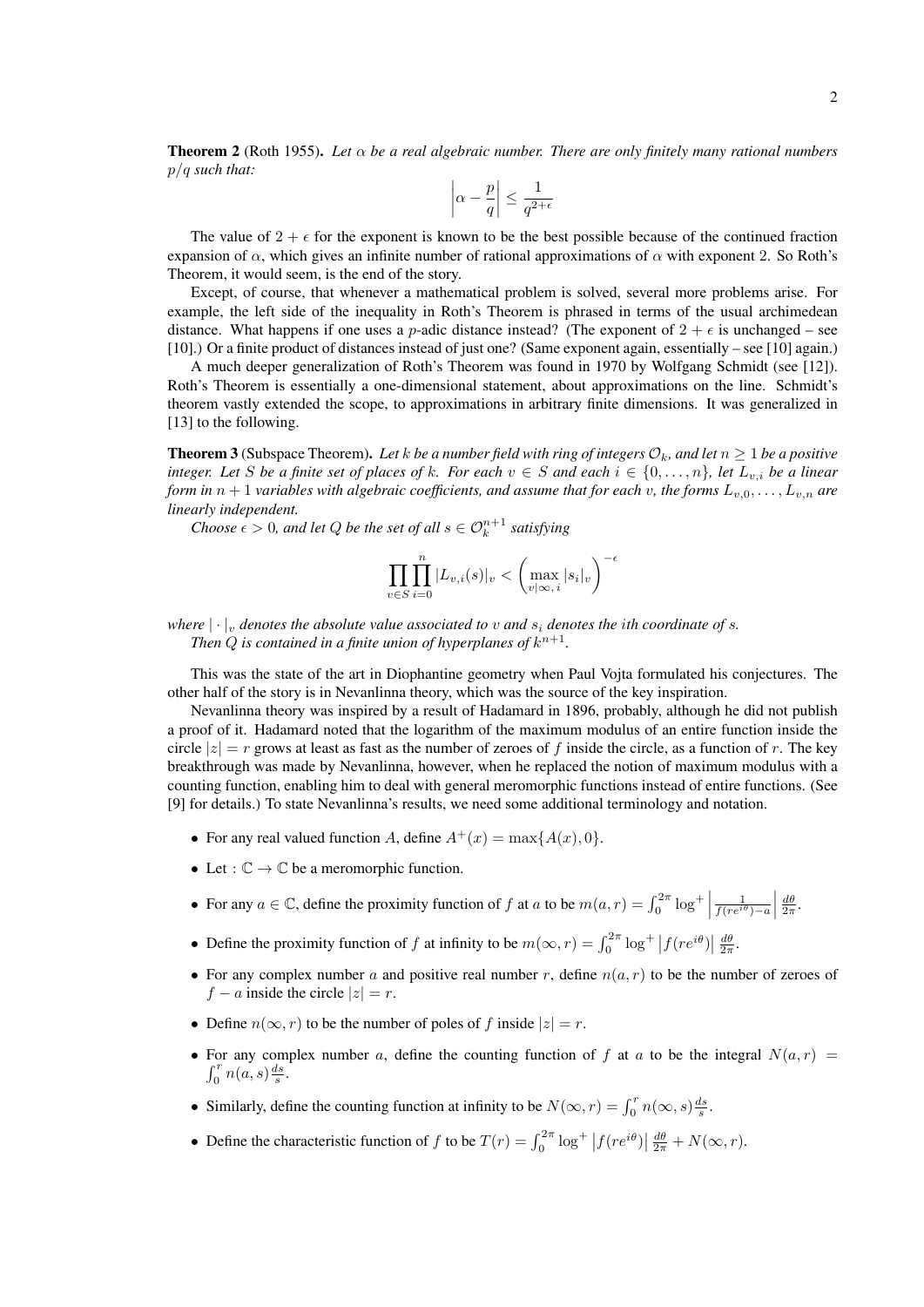- Define  $n_1(r)$  to be the number of ramification points of f in the disk  $|z| < r$ .
- If 0 is not a ramification points of f, define  $N_1(r) = \int_0^r n_1(r) \frac{dr}{r}$ .

Nevanlinna's First Main Theorem states:

**Theorem 4** (First Main Theorem). *For any meromorphic function*  $f: \mathbb{C} \to \mathbb{C}$ *, and any complex number* a*,*  $N(a, r) + m(a, r) = T(r) + O(1).$ 

Nevanlinna's much deeper Second Main Theorem is as follows.

**Theorem 5** (Second Main Theorem). *For any distinct complex numbers*  $a_1, \ldots, a_n$ , the following inequality *holds outside a set of bounded measure:*

$$
\sum_{i=1}^{n} m(a_i, r) \le 2T(r) - N_1(r) + O(\log rT(r))
$$

The Second Main Theorem deals with an arbitrary finite set of complex numbers rather than just one, and involves the derivative of f in a highly nontrivial way through the term  $N_1(r)$ . The third member of Nevanlinna's trio of foundational theorems is the defect relation.

**Theorem 6** (Defect relation). *For any non-constant meromorphic function*  $f: \mathbb{C} \to \mathbb{C}$ *, we have the following inequality:*

$$
\sum_{a \in \mathbb{C}} \textit{liminf}_{r \to \infty} \frac{m(a, r)}{T(r)} \le 2
$$

These notions have been generalised to higher dimensions – and arbitrary smooth varieties – by various authors. The higher dimensions have appeared in both the domain and the codomain of the meromorphic maps, but we will concentrate on the codomain in this report. In order to do this, we must define the basic objects in higher dimensions.

- Let  $V$  be a smooth projective variety defined over  $\mathbb C$ .
- Let  $f: \mathbb{C} \to V$  be a non-constant meromorphic function.
- Let  $D$  be a normal crossings divisor on  $V$ .
- A Weil function for D is a function  $\lambda_D$ :  $(V \text{Supp}(D))(\mathbb{C}) \to \mathbb{R}$  such that if f is a local defining function for D, then  $\lambda_D + \log |f|$  is continuous.
- The proximity function for D is  $m_f(D, r) = \int_0^{2\pi} \lambda(f(re^{i\theta})) \frac{d\theta}{2\pi}$
- The counting function for D is  $N_f(D, r) = \sum_{0 < |z| < r} \text{ord}_z f^* D \cdot \log \frac{r}{|z|} + \text{ord}_0 f^* D \cdot \log r$
- The characteristic function (or height function) for D is  $T_{D,f}(r) = m_f(D,r) + N_f(D,r)$ .

With these definitions, the First Main Theorem becomes a tautology, although the fact that  $T$  depends only on the linear equivalence class of  $D$  rather than the particular divisor is also well known (and not immediate) – see Proposition 11.6 of [17] for a proof.

The generalised Second Main Theorem, however, is still unknown. It is apparently originally due to Griffiths, but [17] contains a thorough discussion. For the statement used below (taken from [17]), we assume that K is the canonical line bundle on V, and A is an ample line bundle on V.

Conjecture 7. *(a) The inequality*

$$
m_f(D, r) + T_{K, f}(r) \le O(\log^+ T_{A, f}(r)) + o(\log r)
$$

*holds for all holomorphic curves*  $f: \mathbb{C} \to V$  *with Zariski dense image, except for* r *lying in a set of finite Lebesgue measure.* (b) For any  $\epsilon > 0$ , there is a proper Zariski closed subset Z of X (depending only on X,  $D, A, and \epsilon$  *such that the inequality* 

$$
m_f(D,r) + T_{K,f}(r) \le \epsilon T_{A,f}(r) + C
$$

*holds (except for r lying in a set of finite Lebesgue measure) for all nonconstant holomorphic curves*  $f: \mathbb{C} \to$ *V* whose image is not contained in Z, and for all  $C \in \mathbb{R}$ .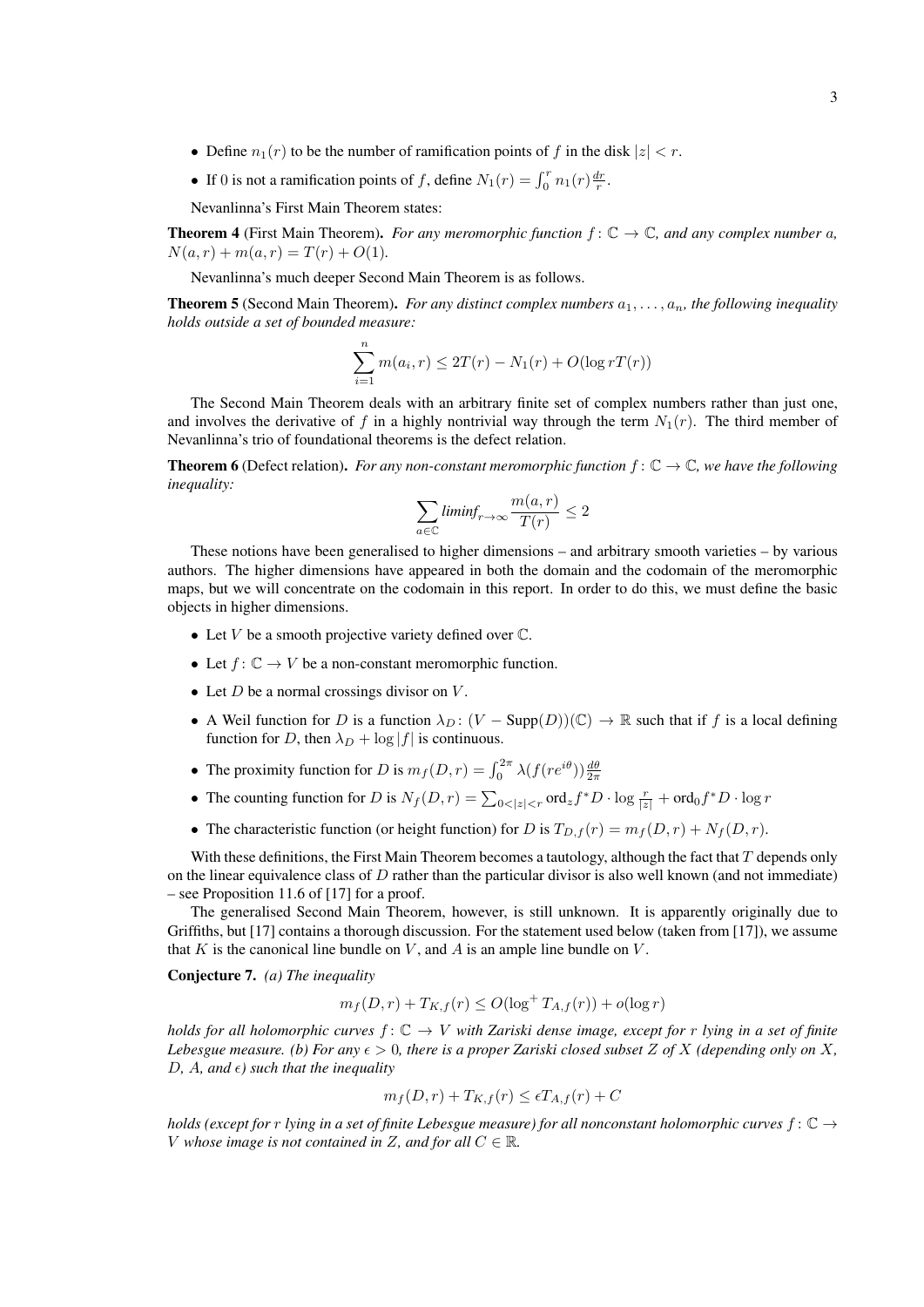Vojta's critical insight was to realise that there were deep connections to be made between these various theorems and the objects they describe. Vojta's dictionary between the two fields contains the following correspondences:

- A meromorphic function  $f: \mathbb{C} \to \mathbb{C}$  corresponds to an infinite set of elements of a number field k.
- The characteristic function  $T(r)$  corresponds to the height function  $h(b) = \frac{1}{[k:Q]} \sum_{v} \log^+ ||b||$ .
- Let S be a finite set of places of k. Then there are analogues of m and N for the Diophantine case:

$$
m(a, b) = \frac{1}{[k:\mathbb{Q}]} \sum_{v \in S} \log^+ ||b||
$$
  

$$
N(a, b) = \frac{1}{[k:\mathbb{Q}]} \sum_{v \notin S} \log^+ ||b||
$$

The correspondence extends to theorems as well. Roth's Theorem corresponds to the Defect Relation in Nevanlinna theory, using the correspondences described above. The First Main Theorem in Nevanlinna theory becomes a simple statement about the height of an algebraic number, following immediately from the definition. The Second Main Theorem in Nevanlinna theory, however, becomes something much, much deeper, which Vojta called his Main Conjecture.

To state the Main Conjecture, we need to define some notation.

- Let V be a smooth projective variety defined over  $k$ .
- Let  $D$  be a normal crossings divisor on  $V$ , also defined over  $k$ .
- Let  $K$  be the canonical divisor class on  $V$ .
- Let  $A$  be a big divisor class on  $V$ .
- Let  $\epsilon$  be any positive real number.
- Let S be a finite set of places of  $k$ .

Conjecture 8 (Vojta's Main Conjecture). *There is a proper Zariski closed subset* Z *of* V *, depending on* V *,* D, k, A,  $\epsilon$ , and S, such that for all  $P \in V(k)$  with  $P \notin Z$ , we have

$$
m(D, P) + h_K(P) \le \epsilon h_A(P) + O(1)
$$

*where the implied constant in the* O(1) *does not depend on* P*.*

This conjecture is a generalization of the Subspace Theorem, and therefore of all the other theorems in Diophantine geometry described so far. It also generalises Siegel's Theorem for curves, Faltings' Theorem (originally the Mordell Conjecture), and the Bombieri-Lang conjecture for varieties of general type. Vojta's Main Conjecture is known to imply many of the major conjectures in modern Diophantine geometry, including the abc Conjecture, Hall's Conjecture (see [16] for details on these two), and the Batyrev-Manin Conjecture for varieties of non-negative Kodaira dimension (see [8]). It also has deep consequences in transcendence theory and on the distribution of integral and rational points on algebraic varieties.

## 2 Recent Developments and Open Problems

Boris Adamczewski and Yann Bugeaud reignited interest in applying Vojta-like ideas to transcendence theory with their paper [1], which uses the Subspace Theorem to the complexity of the b-ary expansions of irrational numbers, and in particular proving the transcendence of irrational automatic numbers. To explain their results more fully, we need some definitions.

Let  $b \ge 2$  be an integer, and let  $x = 0.a_1a_2a_3...$  be a real number, expressed in base b. That is, we have  $x = \sum_i a_i b^{-i}$ , with  $a_i \in \{0, \ldots, b-1\}$ . The complexity function of x in base b is a function  $\rho_x \colon \mathbb{Z}_{\geq 1} \to \mathbb{Z}$ , where  $\rho_x(n)$  is the number of distinct strings of digits  $d_1 \ldots d_n$  of length n that appear somewhere in the b-ary expansion of x. That is, a string  $d_1 \ldots d_n$  contributes to  $\rho_x(n)$  if and only if there is some integer j such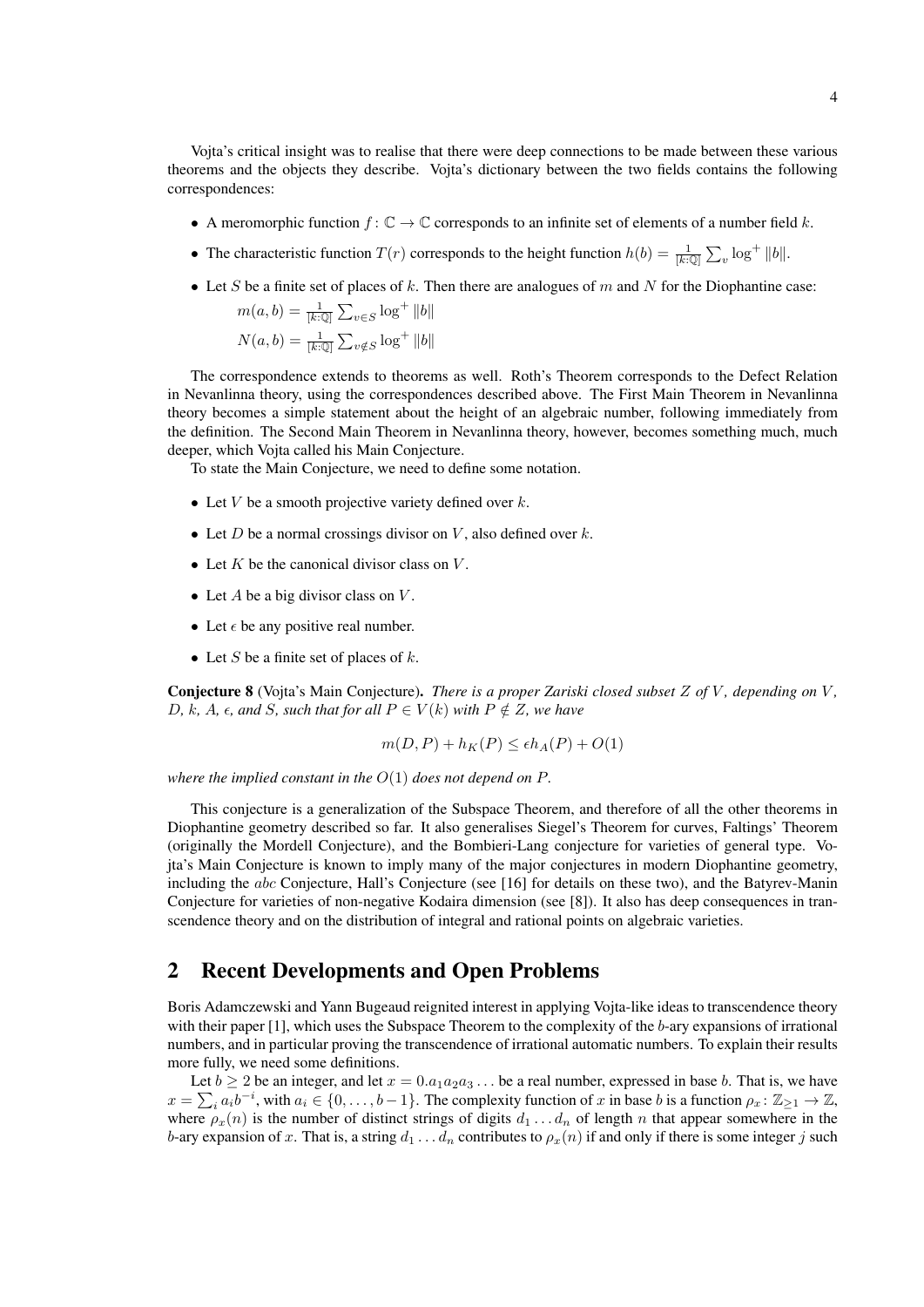that  $d_i = a_{i+j}$  for all  $i \in \{1, ..., n\}$ . To convert this measure of complexity into a number, one can estimate the growth of  $\rho_x(n)$  as a function of n. Rational numbers will have  $\rho_x(n) = O(1)$ , because their b-ary expansions are periodic. Adamczewski and Bugeaud, by contrast, showed that irrational algebraic numbers have complexity functions that grow faster than any linear functions: (see [1])

**Theorem 9.** Let  $\alpha \in (0,1)$  be an irrational algebraic number, and let  $b \geq 2$  be an integer. The b-ary *complexity function*  $\rho_{\alpha}(n)$  *of*  $\alpha$  *satisfies* 

$$
\lim_{n \to \infty} \frac{\rho_{\alpha}(n)}{n} = \infty
$$

This means that any real number whose complexity function grows linearly (or more slowly) must either be rational or transcendental. In particular, automatic numbers are well known to have complexity functions that are  $O(n)$ , and are therefore either rational or transcendental. In particular, the irrational automatic numbers are all transcendental.

This theorem was derived from an earlier result of Adamczewski, Bugeaud, and Luca ([2]).

**Theorem 10.** *Let*  $\alpha \in (0,1)$  *be a real number, and let*  $b \geq 2$  *be a positive integer. Assume that for every positive integer* N and every  $\epsilon > 0$  *there are two identical disjoint sequences of digits of length at least*  $\epsilon N$ *in the first* N *digits of the b-ary expansion of*  $\alpha$ *. Then alpha is either rational or transcendental.* 

Pietro Corvaja and Umberto Zannier, together with a variety of other authors, discovered an ingenious new method of applying the Subspace Theorem to the question of determining the distribution of integral points on algebraic varieties. The following theorem appears in [4].

**Theorem 11.** Let V be a smooth projective surface defined over a number field k, and let  $U \subset \mathbb{A}^n$  be a *nonempty affine subset of* V. Let  $D_1, \ldots, D_r$  be effective (but not necessarily irreducible) divisors on V *supported on*  $V - U$ *. Assume that no two of the*  $D_i$  *have a common component, and that no three of the*  $D_i$ *have a common point. Assume that for some integers*  $a_1, \ldots, a_r, n$ ,  $D = a_1D_1 + \ldots + a_rD_r$ , we have

$$
\frac{\sum_{k=0}^{\infty} h^0(nD - kD_i)}{nh^0(nD)} > a_i
$$

*for all* i*. Then for any finite set of places* S *of* k*, the set of* S*-integral points on* U *is not Zariski dense.*

Many authors have followed up on these ideas, and have improved the results. A particularly impressive example was obtained independently by Autissier ([3]) and Levin ([6]).

**Theorem 12.** Let V be a smooth projective surface defined over a number field k, and let  $U \subset \mathbb{A}^n$  be a *nonempty affine subset of V. Let*  $D_1, \ldots, D_r$  *be effective (but not necessarily irreducible) divisors on* V *supported on*  $V - U$ *. Assume that no two of the*  $D_i$  *have a common component, and that no three of the*  $D_i$ *have a common point. If*  $r \geq 4$ *, then for any finite set* S *of places of* k*, the* S-integral points of U are not *Zariski dense.*

In a still different direction, David McKinnon ([8]) proved that Vojta's conjectures imply the Batyrev-Manin conjectures for an arbitrary smooth projective variety of non-negative Kodaira dimension. In particular, he proves this implication for a K3 surface, which has a particularly interesting role in the conjectures.

To state the main theorem, we must first describe the Batyrev-Manin conjecture for a  $K3$  surface. It gives a conjectural description of the distribution of rational points on the surface, in terms of the height density. In particular, let X be a K3 surface defined over a number field k. For any real number B, and for any subset U of X, let  $N_U(B)$  be the number of k-rational points of U of height at most B. The Batyrev-Manin Conjecture states that

**Conjecture 13.** Let  $\epsilon > 0$  be any positive real number. Then there is a nonempty Zariski open subset  $U(\epsilon) \subset X$  *such that* 

$$
N_{U(\epsilon)}(B) = O(B^{\epsilon})
$$

In this conjecture, we are using the multiplicative height rather than the logarithmic one used earlier. Note also that the conjecture implies that the surface  $X$  is presented as a subvariety of projective space, in order to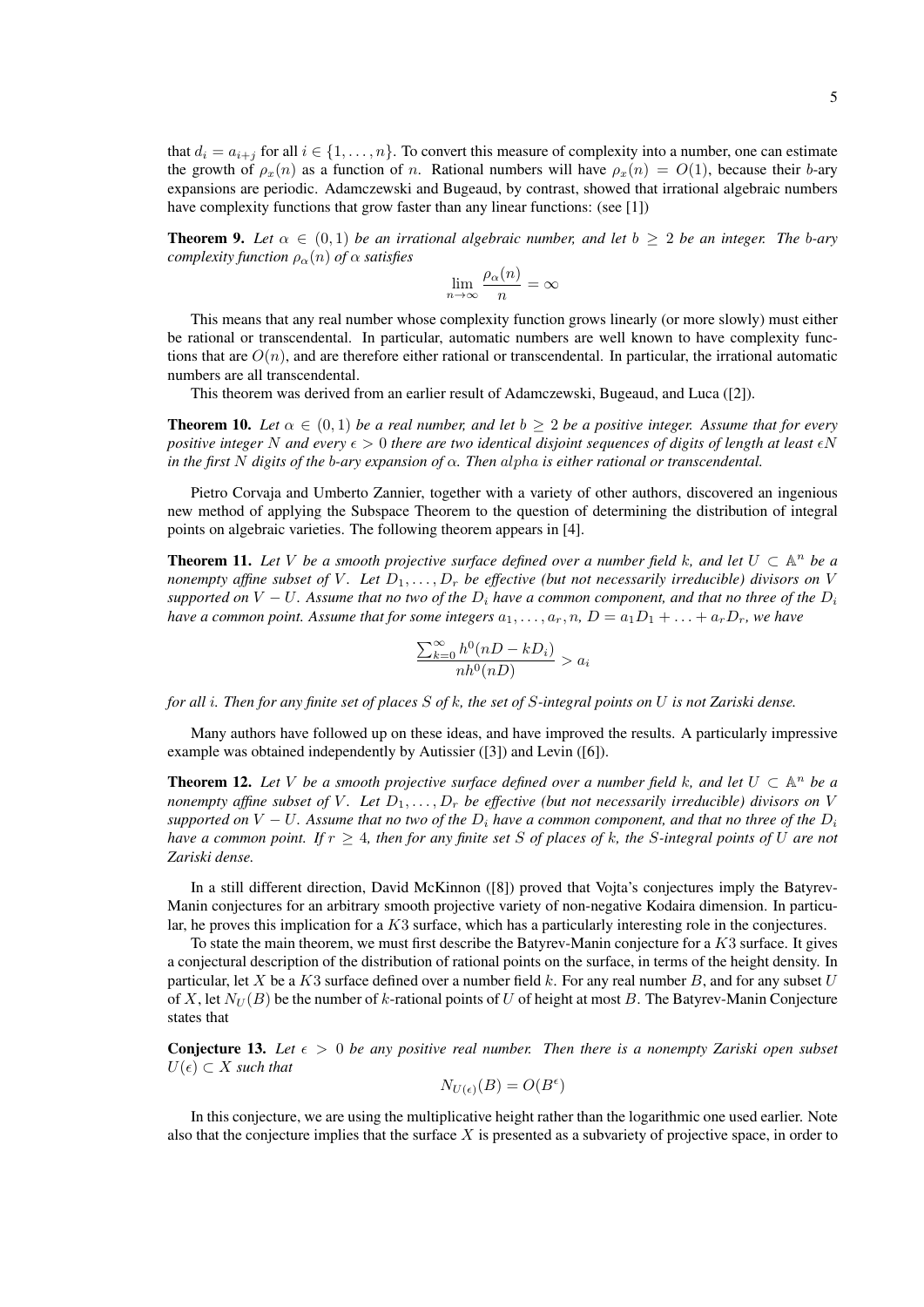define the height functions. This corresponds to a choice of (very) ample divisor on  $X$ , and this dependence is often made explicit.

It is known that K3 surfaces contain rational curves, and it is widely believed that the number of such curves is always infinite. Certainly there are examples of  $K3$  surfaces that contain an infinite number of rational curves, and in many of these there are infinitely many such curves defined over k. In these cases, the surface  $X$  will contain curves which violate the Batyrev-Manin inequality, and so these curves must be in the complement of the set  $U(\epsilon)$  for small enough  $\epsilon$ . These curves will turn out to be related to the exceptional sets Z that appear in Vojta's Conjecture.

In [8], McKinnon proves the following theorem.

Theorem 14. *Let* X *be a smooth, projective surface of nonnegative Kodaira dimension, defined over a number field* k*. Assume that Vojta's Main Conjecture for general cycles is true for any variety birational to a subvariety of*  $X \times X$ *. Then for every*  $\epsilon > 0$  *and ample divisor* L *on* X, *there is a nonempty Zariski open subset*  $U(\epsilon) \subset X$  *such that* 

$$
N_{U(\epsilon),L}(B) = O(B^{\epsilon}).
$$

*In particular, Vojta's Main Conjecture implies the Batyrev-Manin Conjecture for* K3 *surfaces.*

Vojta's Main Conjecture for general cycles is a natural generalization of Vojta's Main Conjecture, with the slightly relaxed hypothesis that the divisor  $D$  might have codimension larger than one. The normal crossings condition is generalised to demanding that the cycle  $D$  be contained in a divisor with normal crossings. This generalization of Vojta's Main Conjecture is an immediate consequence of the original. See [8] for details.

#### 3 Presentation Highlights

The workshop was filled with interesting presentations. The workshop was inaugurated by three introductory talks by Paul Vojta, Frédéric Campana, and Aaron Levin, who set the stage for the week to come. Vojta's talk laid out the conceptual framework for his conjectures, and outlined recent developments in broad terms. Campana reported on the progress of research in Vojta's conjectures as they apply to certain kinds of fibrations, and in particular on the effect of non-reduced components of singular fibres on the distribution of rational points. After lunch, Levin gave an excellent overview of the recent impressive results on integral points deriving from clever applications of the Subspace Theorem by Corvaja, Levin, and Zannier.

Ekaterina Amerik described joint work with Frédéric Campana on the characteristic foliation on smooth divisors in holomorphically symplectic manifolds. Let  $D$  be a smooth divisor in a holomorphically symplectic manifold  $X$ . Then  $D$  carries a rank-one foliation obtained as a kernel of the restriction of the symplectic form to D. It is called the characteristic foliation. Hwang and Viehweg have proved that when  $D$  is of general type, the foliation cannot be algebraic (unless in the trivial case when X is a surface). On the other hand, it is easy to see that the foliation is algebraic when  $D$  is uniruled. She explained what happens in the case when  $D$  is not uniruled. In particular, if X is an irreducible holomorphic symplectic manifold (that is, simply connected and such that the holomorphic symplectic form is unique up to a constant), she and Campana proved that the characteristic foliation is never algebraic in this case. The main new ingredient for their results is the observation that the canonical bundle of the orbifold base of the family of leaves must be torsion. This implies, in particular, the isotriviality of the family of leaves.

Yann Bugeaud spoke about connections of Vojta's conjectures to transcendence theory. A few years after Roth's fundamental breakthrough, Cugiani proved a theorem with the same conclusion, except with the  $\epsilon$ replaced by a function  $q \mapsto \epsilon(q)$  that decreases very slowly to zero, provided that the sequence of rational solutions to  $|\xi - p/q| < q^{-2-\epsilon(q)}$  is sufficiently dense, in a suitable sense. He described an alternative, and much simpler, proof of Cugiani's Theorem and extended it to simultaneous approximation.

William Cherry gave an excellent survey of the non-Archimedean analog of Nevanlinna's theory of value distribution initiated by Ha Huy Khoai, focussing on similarities to and differences from the complex case. He also discussed the work of An, Levin, and Wang which introduces a Vojta like analogy between non-Archimedean analytic curves and integral points over the rationals and imaginary quadratic number fields. Finally, he also surveyed criteria for degeneracy of non-Archimedean analytic maps from the affine line into algebraic varieties and highlight an open problem whose solution might shed some light on the Green-Griffiths conjecture in complex geometry.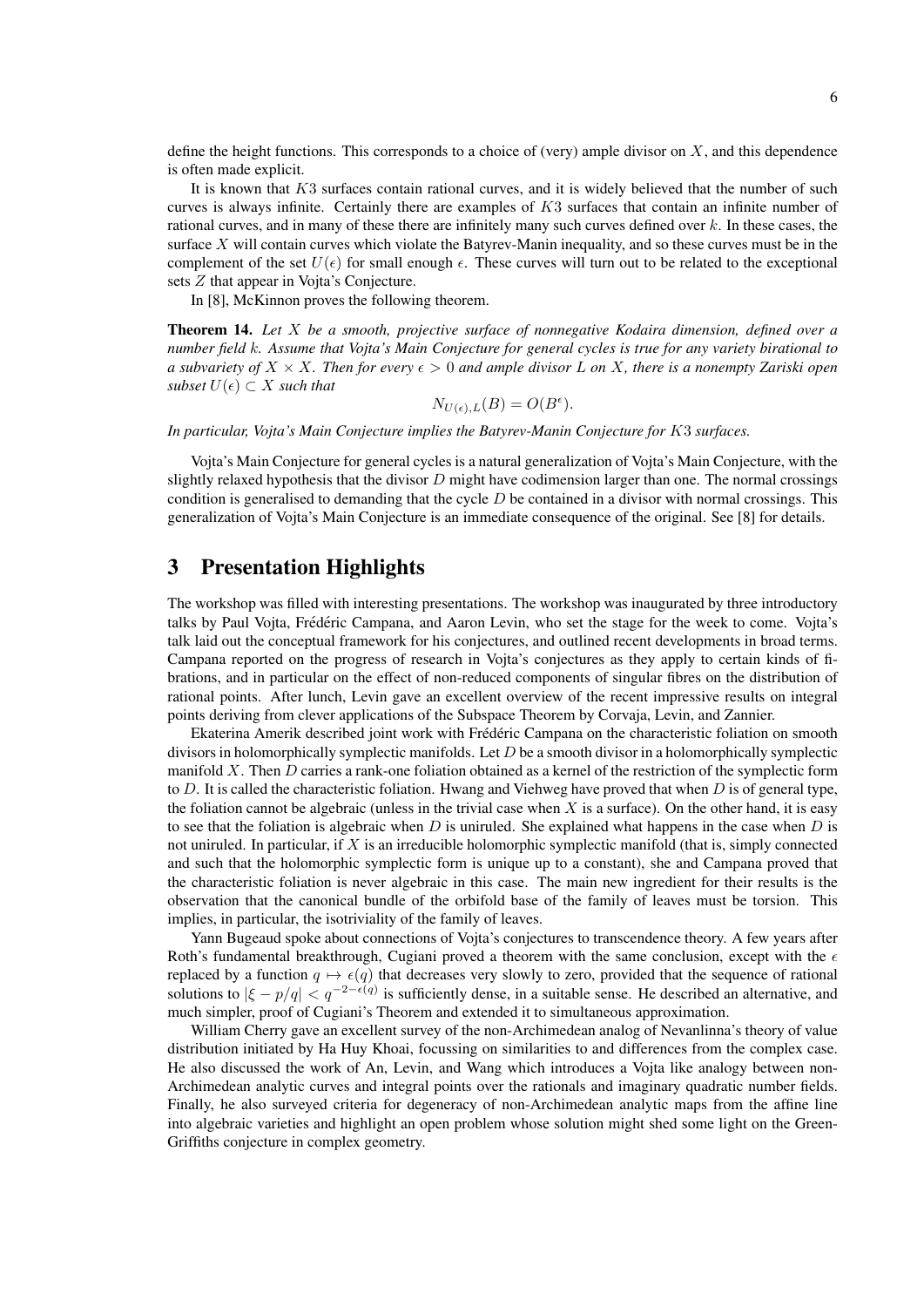Pietro Corvaja, one of the major contributors to the recent impressive theorems on integral points, gave a presentation about joint work with Thomas Tucker, Vijay Sookdeo, and Umberto Zannier on integral points in orbits for a two-dimensional dynamical system. Let K be a number field, let  $f : \mathbb{P}_1 \dashrightarrow \mathbb{P}_1$  be a nonconstant rational map of degree greater than 1, let S be a finite set of places of K, and suppose that  $u, w \in \mathbb{P}_1(K)$ are not preperiodic under f. We prove that the set of  $(m, n) \in \mathbb{N}^2$  such that  $f^{\circ m}(u)$  is S-integral relative to  $f^{\circ n}(w)$  is finite and effectively computable. This may be thought of as a two-parameter analog of a result of Silverman on integral points in orbits of rational maps. This issue can be translated in terms of integral points on an open subset of  $\mathbb{P}^2$ ; then one can apply a modern version of the method of Runge, after increasing the number of components at infinity by iterating the rational map. Alternatively, an ineffective result comes from a well-known theorem of Vojta.

A very deep and comprehensive presentation came from Jan-Hendrik Evertse, surveying recent results and open problems relating to the Subspace Theorem. Let  $L_i = \sum_{i=1}^n \alpha_{ij} X_j$   $(i = 1...n)$  be n linearly independent linear forms with algebraic coefficients (from  $\mathbb{C}$ ), and let  $c_1 \ldots c_n$  be reals. Denote by  $\Vert \mathbf{x} \Vert$  the maximum norm of  $x \in \mathbb{Z}^n$ . Consider the system of inequalities

$$
|L_i(\mathbf{x})| \le ||\mathbf{x}||^{c_i} \ (i = 1 \dots n) \ \text{in } \mathbf{x} \in \mathbb{Z}^n. \tag{1}
$$

The following result is equivalent to Schmidt's Subspace Theorem from 1972:

*Assume that*  $c_1 + \cdots + c_n < 0$ . Then the set of solutions of (1) is contained in finitely many proper linear *subspaces of*  $\mathbb{O}^n$ *.* 

The proofs of the Subspace Theorem given so far are ineffective, in that they do not allow to compute the subspaces containing the solutions. But work of Vojta (1989), Schmidt (1993) and Faltings and Wüstholz (1994) implies that Schmidt's Subspace Theorem can be refined as follows:

Assumptions being as above, there is an effectively computable, proper linear subspace  $T^{\text{exc}}$  of  $\mathbb{Q}^n$  such *that* (1) *has only finitely many solutions outside* T exc*. Moreover,* T exc *can be chosen from a finite collection independent of*  $c_1 \ldots c_n$ *.* 

Here, the method of proof does not allow to compute the solutions outside  $T^{\text{exc}}$ . But one can prove the following 'semi-effective' result. Assume that the coefficients of  $L_1 \ldots L_n$  have heights at most H, and that they generate a number field K of degree D. Further, let  $c_1 + \cdots + c_n \leq -\delta$  with  $0 < \delta < 1$ , and  $\max(c_1 \dots c_n) = 1$ . Then one can show that for the solutions  $\mathbf{x} \in \mathbb{Z}^n$  of (1) outside  $T^{\text{exc}}$  one has

$$
\|\mathbf{x}\| \le \max\left(B^{\text{ineff}}(n,K,\delta),\,H^{c^{\text{eff}}(n,D,\delta)}\right),
$$

where  $c<sup>eff</sup>$  is effectively computable,  $B<sup>ineff</sup>$  not effectively computable from the method of proof, and both constants depend only on the parameters between the parentheses.

Evertse posed as an open problem to replace the above bound by one in which  $B^{\text{ineff}}$  depends on  $D$ instead of K. This would have various interesting consequences, of which he mentioned a few during the talk.

Kálmán Győry gave a survey of some recent results, partly obtained jointly with A. Berczes and J.-H. Evertse on various classes of Diophantine equations, including unit equations and some of their generalizations, Thue equations, superelliptic equations with unknown exponents, discriminant equations and their applications. Their results make effective several ineffective results of Lang and others, and generalize many earlier results established over number fields.

Gordon Heier discussed joint work with Aaron Levin regarding a generalization of the Schmidt subspace theorem (and Cartan's Second Main Theorem) in the setting of not numerically equivalent divisors. His presentation fit beautifully into the framework of the workshop, reinforcing the link between Nevanlinna theory (or, more generally, value distribution theory) and Diophantine geometry.

Khoa Nguyen presented joint research with Thomas Tucker, Dragos Ghioca, and Chad Gratton about primitive and doubly primitive divisors in dynamical sequences. Let  $K$  be a number field or a function field of characteristic 0, let  $\varphi(z) \in K(z)$  having degree at least 2 and let  $\alpha \in K$  such that the orbit  $\{\varphi^n(\alpha)\}_{n \geq 0}$ is infinite. Consider the question: (A) except trivial counter-examples, is it true that for all sufficiently large n, the element  $\varphi^{n}(\alpha)$  has a prime divisor p that is not a divisor of  $\varphi^{k}(\alpha)$  for every  $k < n$ . Ingram and Silverman are the first to consider this question in such generality. They even go further and ask: (B) except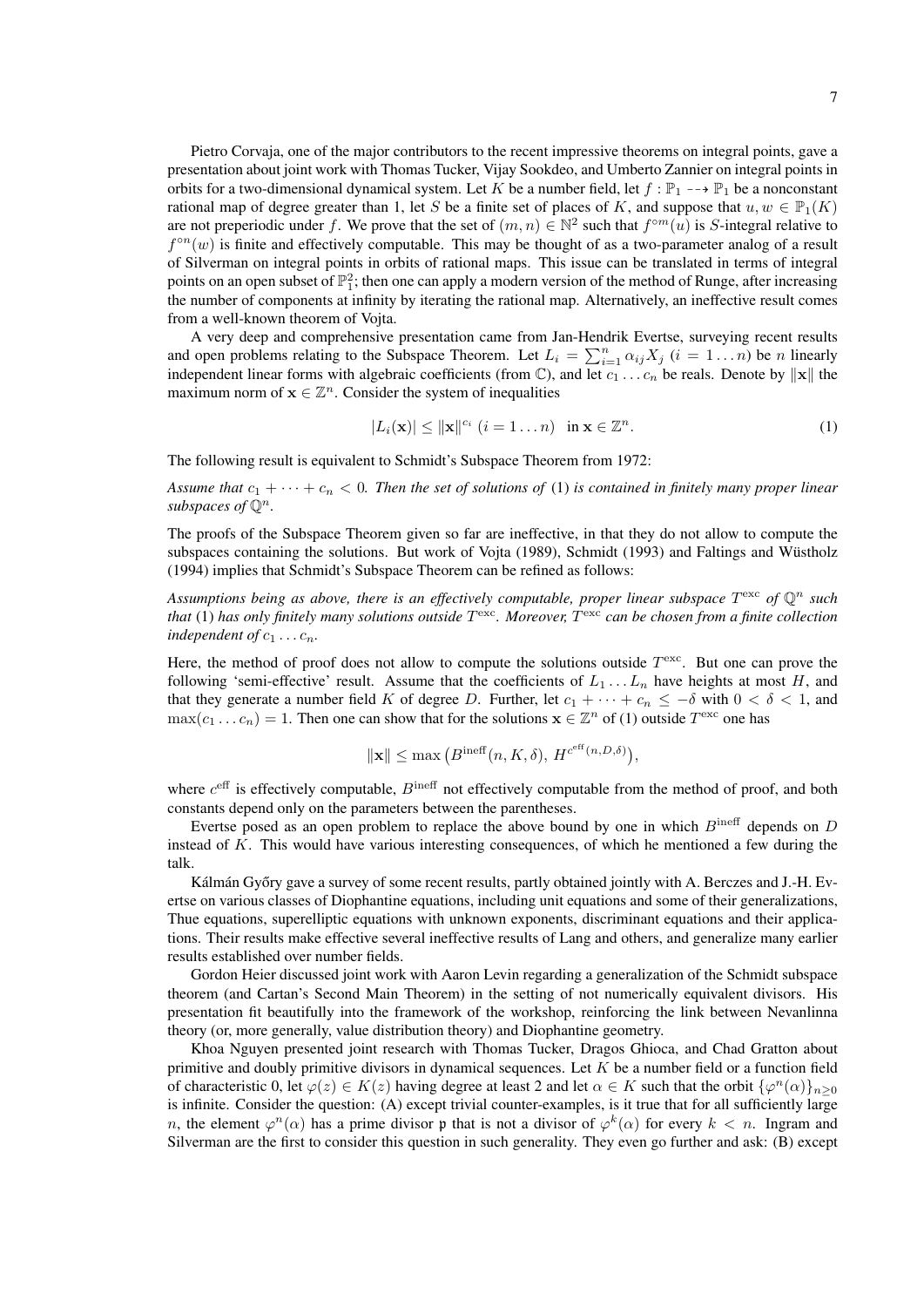trivial counter-examples, is it true that for all  $m > 0$  and  $n > 0$  such that  $m + n$  is sufficiently large, the element  $\varphi^{m+n}(\alpha) - \varphi^m(\alpha)$  has a prime divisor p that is not a divisor of any  $\varphi^{M+N}(\alpha) - \varphi^M(\alpha)$  for  $M < n$ or  $N < n$ . Later on, Faber and Granville modify question (B) somewhat and provide certain evidence towards it.

Nguyen explained how the abc Conjecture (well known to be a consequence of Vojta's conjectures) implies that both questions have an affirmative answer. In the function field case their result is unconditional; when using a deep result of Yamanoi (previously conjectured by Vojta), he showed that p appears with multiplicity 1.

In his presentation on the radical of polynomial values, Hector Pasten pointed out that it is known that the *abc* conjecture gives a good lower bound for the radical of  $F(n)$  in terms of n, for any fixed polynomial F without repeated factors. He further explained related results where one is interested in lower bounds in terms of  $F$  rather than  $n$ . This leads to new applications of the abc conjecture, such as counting square free values of polynomials at prime arguments (which also uses results of Green, Tao and Ziegler about arithmetic progressions of primes), and some consequences in undecidability questions (related to Hilbert's tenth problem).

Min Ru's presentation was about quantitative geometric and arithmetic results for complements of divisors. He introduced, for an effective divisor  $D$  on a smooth projective variety  $X$ , the notion of Nevanlinna constant. He then explained his proof of a quantitative result, in terms of the Nevanlinna constant of D, which extends the Subspace Theorem to  $D$  in  $X$ . He also derived the counterpart in Nevanlinna theory. The result recovers the recent important results in this direction, including the results of Corvaja-Zannier, Evertse-Ferretti, Levin, Ru etc., as well as deriving new results. The notion of "Nevanlinna constant of D" gives a unified description of the quantitative geometric and arithmetic properties of  $(X, D)$ .

Amos Turchet presented a proof of the function field version of Lang-Vojta Conjecture on algebraic hyperbolicity for complements of very generic quartics in the projective plane with at most normal crossing singularities. The proof relies on a deformation argument applied to the known case for three components divisors (proved by Corvaja and Zannier) and uses a reformulation of the problem via moduli spaces of logarithmic stable maps as introduced by Q. Chen and Abramovich.

Paul Vojta himself gave a second talk, more focussed on a specific area of research, namely toric geometry and Dyson's lemma. In 1989, he proved a Dyson lemma for products of two smooth projective curves of arbitrary genus. In 1995, M. Nakamaye extended this to a result for a product of an arbitrary number of smooth projective curves of arbitrary genus, in a formulation involving an additional "perturbation divisor." In 1998, he also found an example in which a hoped-for Dyson lemma is false without such a perturbation divisor. This talk will present work in progress on eliminating the perturbation divisor by using a different definition of "volume" at the points under consideration. The proof involves toric and toroidal geometry, and this is reflected in the statement as well.

Felipe Voloch followed up his lively and heavily-debated contribution to the open problem session (described in the next section) by discussing some results and speculations about the number of rational points on curves of genus bigger than one over global fields. In particular, he described the result obtained jointly with R. Concei and D. Ulmer, where he showed that the number of rational points on (non-isotrivial) curves of fixed genus over a fixed function field can be arbitrarily large.

As grand finale to the workshop, Julie Tzu-Yueh Wang proved the rank one case of Skolems Conjecture on the exponential local-global principle for algebraic functions, and discussed its analog for meromorphic functions.

## 4 Scientific Progress Made

In addition to the various presentations, there were a great number of research collaborations that were initiated or continued at the workshop. Ekaterina Amerik and Frédéric Campana, for example, were working tirelessly on their joint project described by Amerik in her talk. McKinnon and Yongqiang Zhao also made substantial progress in their research collaboration, and in general the BIRS lounge and reading room were seldom empty during the evening, filled with workshop participants.

The most palpable evidence of scientific progress at the meeting, however, was made at the open problem session on Monday afternoon. Participants spent roughly an hour proposing interesting open questions to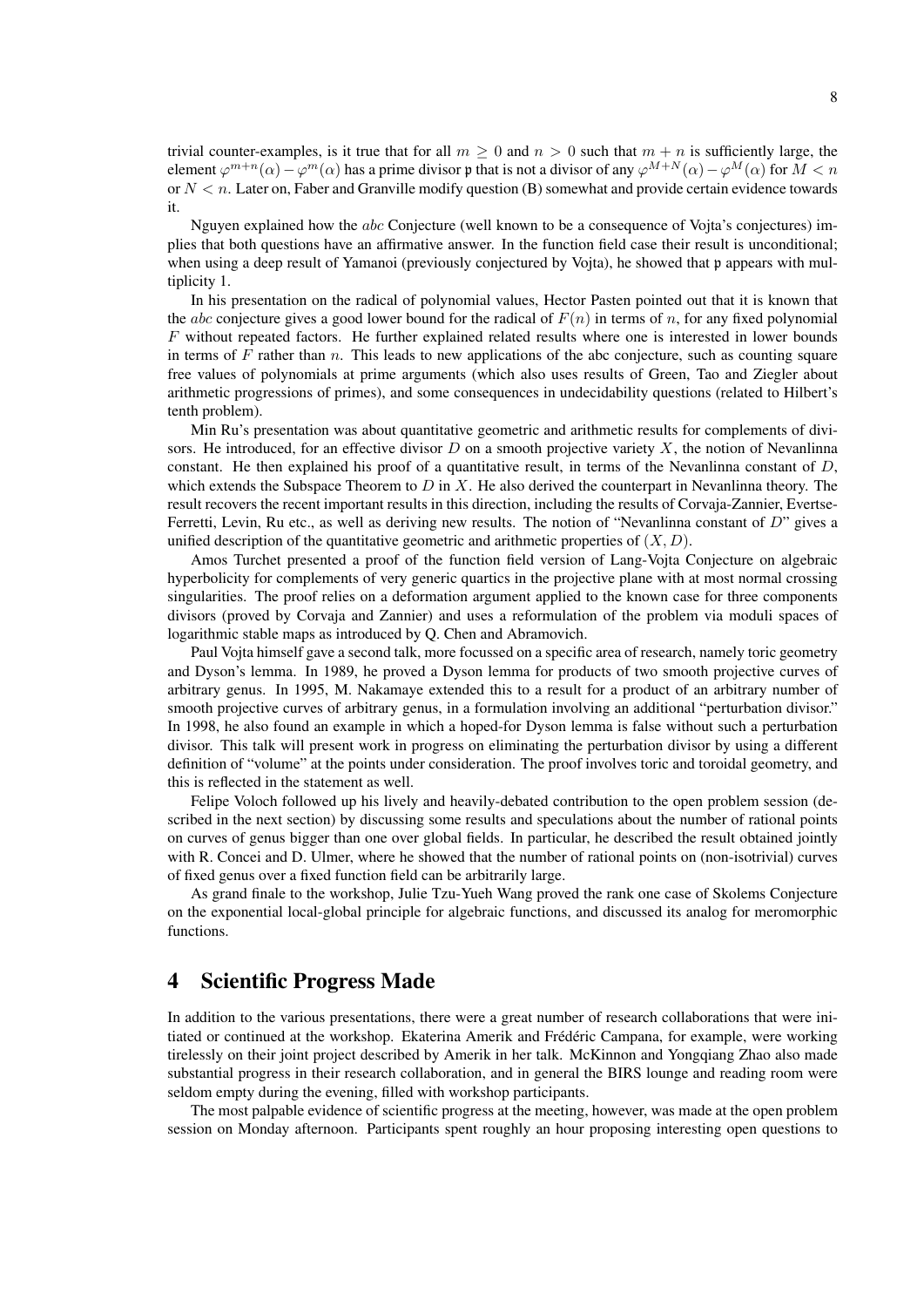attack, and suggested ways of approaching their colleagues open problems (and sometimes their own!) The problems proposed, together with some of the discussion about them, were recorded and distributed to all participants of the workshop, including the two who were, at the last minute, prevented from attending by circumstances beyond their control.

Felipe Voloch opened the session by asking if most curves are hyperelliptic.

There are several senses in which this question might be interpreted.

Consider the moduli space  $M_q$  of genus g curves over Q, and let h be a height function on  $M_q$ . Is

$$
\lim_{H \to \infty} \frac{\#\{x \in M_g(\mathbb{Q}) : h(x) \le H \text{ and } x \text{ is hyperelliptic}\}}{\#\{x \in M_g(\mathbb{Q}) : h(x) \le H\}} = 1?
$$

If so, is there a special locus on  $M<sub>q</sub>$  whose rational points dominate this count by height? For example, the locus of points corresponding to hyperelliptic curves is of dimension  $2q - 1$ , and the trigonal locus (curves admitting a 3 to 1 morphism to the projective line) is of dimension  $2g + 1$ .

However, this interpretation considers two curves to be isomorphic if they are isomorphic over  $\overline{Q}$ . What about  $\mathbb Q$ -isomorphism classes, in which curves are equivalent only if they are isomorphic over  $\mathbb Q$ ? There are several ways in which one might count such classes.

First, one might count with respect to naive height in some pre-specified embedding such as a fixed pluricanonical embedding. One might also count by the conductor, or by the Faltings height.

Junjiro Noguchi's question was more technical and specific. Lang's conjecture over number fields states: If X is a projective algebraic variety defined over a number field  $k$  and  $X_{\rm C}$  is Kobayashi hyperbolic, then  $X(k)$  is finite. An analogue of this over function fields is as follows: Let  $f : X \to C$  with a finite subset  $S \subset$ C be a morphism of compact varieties with  $\dim C = 1$  such that fibers  $X_t = f^{-1}t$  are Kobayashi hyperbolic for  $t \in C \setminus S$ . Moreover, assume a boundary condition (BC) that  $X|_{C \setminus S}$  is hyperbolically embedded into X along the boundary fibers  $X_t$ ,  $t \in S$ , then the analogue of Lang's conjecture holds (Noguchi, 1985, 1992); i.e., if the set of sections of  $f : X \to C$  is Zariski dense, then it is flat,  $X \cong C \times X_0$ , and there are only finitely many dominant maps from a fixed variety  $Y$  onto  $X_0$ .

Is it really necessary to assume (BC) or can this hypothesis be omitted? If dim  $X/C = 1$ , then (BC) is not necessary.

A second question is the following. Let Y be a fixed compact complex space. Consider  $(f; X)$ , where X is a compact Kobayashi hyperbolic complex space and  $f: Y \to X$  is a surjective holomorphic map. Is the set of such  $(f; X)$  finite?

Noam Elkies asked a question more firmly rooted in Diophantine geometry. For which  $n$  are there nontrivial maps from  $\mathbb C$  to the Fermat surface  $F_n : w^n + x^n + y^n + z^n = 0$ ? For  $n > 4$  for which the answer is "yes", what are the maps?

For all n, there are trivial maps from  $\mathbb C$  to  $F_n$ , corresponding to lines on the surface. For  $n < 4$  or  $n = 4$ the surface is rational or K3, and the images of rational maps from  $\mathbb C$  are dense. For  $n > 8$  there are no nontrivial maps, by an argument involving the Wronskian; the same argument excludes nontrivial rational maps for  $n = 8$ .

For  $n = 5$ , such maps do exist. Intersect  $F_5$  with the plane  $w + x + y + z = 0$ , and remove the three lines such as  $w + x = y + z = 0$  to get a residual conic. Alas this conic is isomorphic with  $\alpha^2 + \beta^2 + \gamma^2 = \mathbb{C}$ , and hence has no rational points; still, it is a rational curve, and thus the image of a rational map from C.

For  $n = 6$ , there are elliptic curves, and thus holomorphic maps, because  $(x^2 + x - 1)^3 + (x^2 - x - 1)^3 =$ For  $n = 0$ , there are emptic curves, and thus holomorphic maps, because  $(x^2 + x - 1)^3 + (x^2 - x - 1)^3 = 2(x^6 - 1)$  and  $\mathbb{C}(x, \sqrt{x^2 + x - 1}, \sqrt{x^2 - x - 1})$  is a genus-1 function field. For example, there are infinitely many primitive integer solutions of  $w^6 + 2x^6 + 125y^6 = 2z^6$ , parametrized by an elliptic curve over Q.

Are these maps, and their images under  $Aut(F_n)$ , all of the nontrivial maps from  $\mathbb C$  to  $F_n$  for  $n = 5, 6$ ? And what is the answer for  $n = 7$  and  $n = 8$ ?

Bjorn Poonen's contribution was the following. Let X be a general genus 2 curve (say, over  $\mathbb{C}$ ). Let  $P \in X$  be a general point. Is there an unramified cover  $f: Y \to X$  such that there is a nonconstant rational function on Y with divisor supported on  $f^{-1}P$ ?

William Cherry returned the session more firmly to the realm of Nevanlinna theory. Let  $X \to B$  be a morphism of smooth varieties such that the generic fiber is a smooth curve of genus  $g \ge 2$ , and let  $X_B^n$  be the  $n^{\text{th}}$  fiber power of X over B.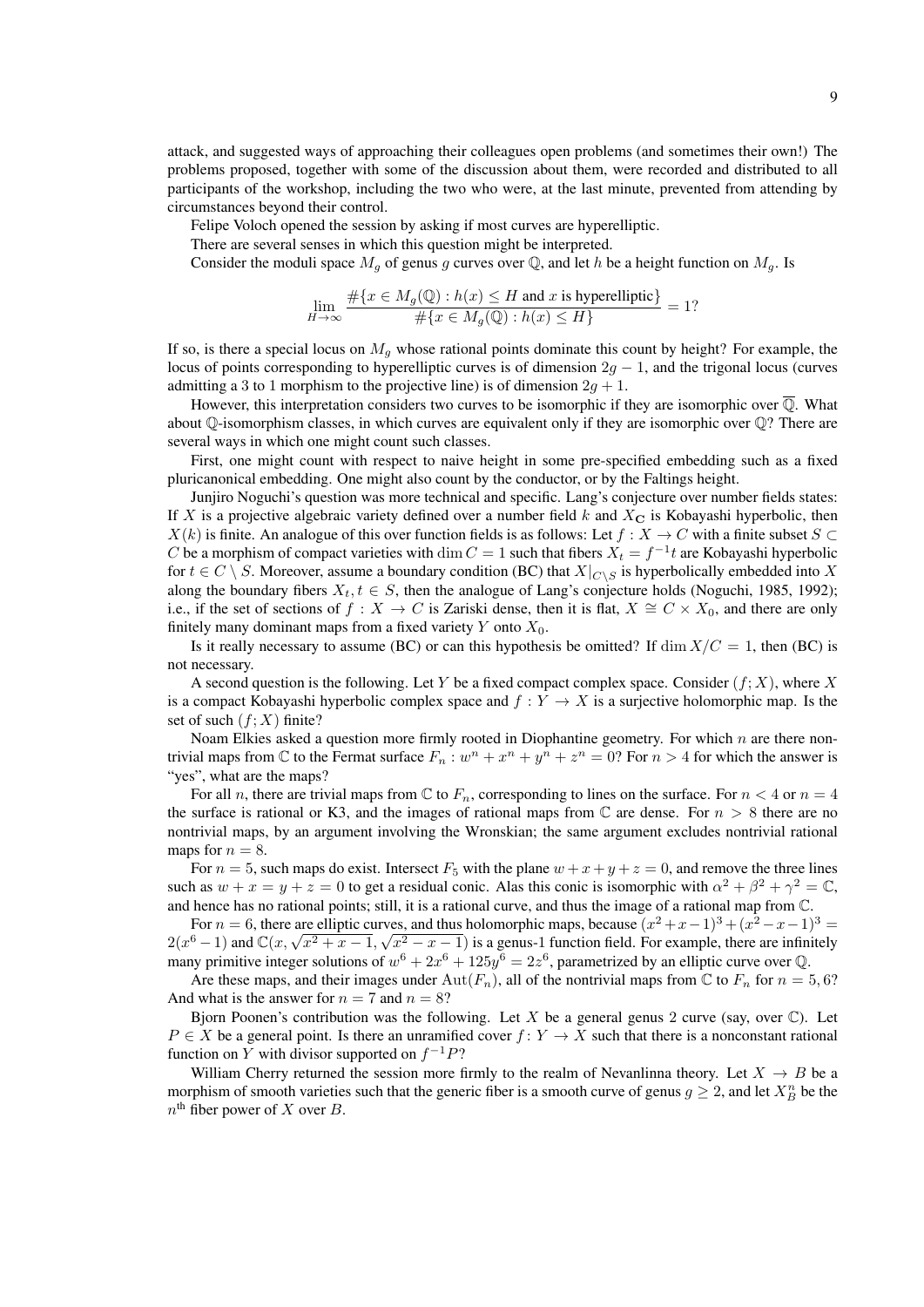A theorem of Caporaso, Harris, and Mazur states that for n large enough,  $X_B^n$  dominates a variety of general type. Thus Lang's conjecture implies uniform boundedness of rational points on  $X$ : there exists  $B(\mathbb{Q}, g)$  such that  $\#C(\mathbb{Q}) \leq B(\mathbb{Q}, g)$  for all smooth curves of genus g defined over  $\mathbb{Q}$ .

Does the Caporaso, Harris, and Mazur correlation theorem have any function theoretic consequences? For example, if X is equipped with a Hermitian metric, does CHM imply some kind of uniform bound on  $|f'(0)|_h$  for holomorphic maps f from the unit disc into the fibers  $X_b$  of  $X$ ?

Furthermore, there are theorems in arithmetic geometry that bound the number of solutions to a Diophantine equation without also bounding the height of those solutions. Are there any function-theoretic analogues of any such theorems?

There was much discussion of these questions through the week, and definite progress has been made. In particular, one of the problems was completely solved – by Bjorn Poonen – and we are hopeful that this list of problems will inspire more work in the future.

## 5 Outcome of the Meeting

The Banff International Research Station is a terrific place to do mathematics. The location is peaceful and inspiring, the staff are efficient, friendly, and helpful, and the facilities are first class. This workshop was one of the first to be organised explicitly around Vojta's conjectures, and was a total success, including the planning of a meeting in 2017 on the same theme by Aaron Levin, David McKinnon, and Thomas Tucker. There has already been success in attacking the problems from the open problem session, and several research collaborations were started or significantly continued during the week. A complete success.

## References

- [1] Adamczewski, B. and Bugeaud, Y.,On the complexity of algebraic numbers I, *Ann. of Math. (2)*, to appear.
- [2] Adamczewski, B., Bugeaud, Y., and Luca, F., Sur la complexité des nombres algébriques, C. R. Math. *Acad. Sci. Paris* 339 (2004), 11-14.
- [3] Autissier, P., Sur la non-densité des points entiers, *Duke Math. J.* **158** (2011), no. 1, 13-27.
- [4] Corvaja, P., Zannier, U., On integral points on surfaces, *Ann. of Math. (2)* 160 (2004), 705-726.
- [5] Dyson, F., The approximation to algebraic numbers by rationals, *Acta Mathematica* 79 (1947), 225- 240. doi:10.1007/BF02404697
- [6] Levin, A., Generalizations of Siegel's and Picard's theorems, *Ann. of Math. (2)* 170 (2009), no. 2, 609-655.
- [7] Liouville, Nouvelle démonstration d'un théorème sur les irrationnelles algébriques, Comptes rendus *hebdomadaires des séances de l'Académie des sciences*, Tome XVIII, séance de 20 mai 1844, 910– 911.
- [8] McKinnon, D., Vojta's Conjecture implies the Batyrev-Manin Conjecture for K3 surfaces, *Bull. Lond. Math. Soc.* **43** (2011), no. 6, 1111–1118.
- [9] Nevanlinna, R., *Le Theor ´ eme de Picard-Borel et la th ` eorie des fonctions m ´ eromorphes ´* , Chelsea, 1929.
- [10] Ridout, D., The p-adic generalization of the Thue-Siegel-Roth theorem, *Mathematika* 5 (1958), 40-48. doi:10.1112/s0025579300001339
- [11] Roth, K. Rational approximations to algebraic numbers, *Mathematika* 2 (1955), 1-20, 168. doi:10.1112/S0025579300000644
- [12] Schmidt, W., *Diophantine Approximation*, Lecture Notes in Mathematics 785, Springer-Verlag, Berlin, 1980.